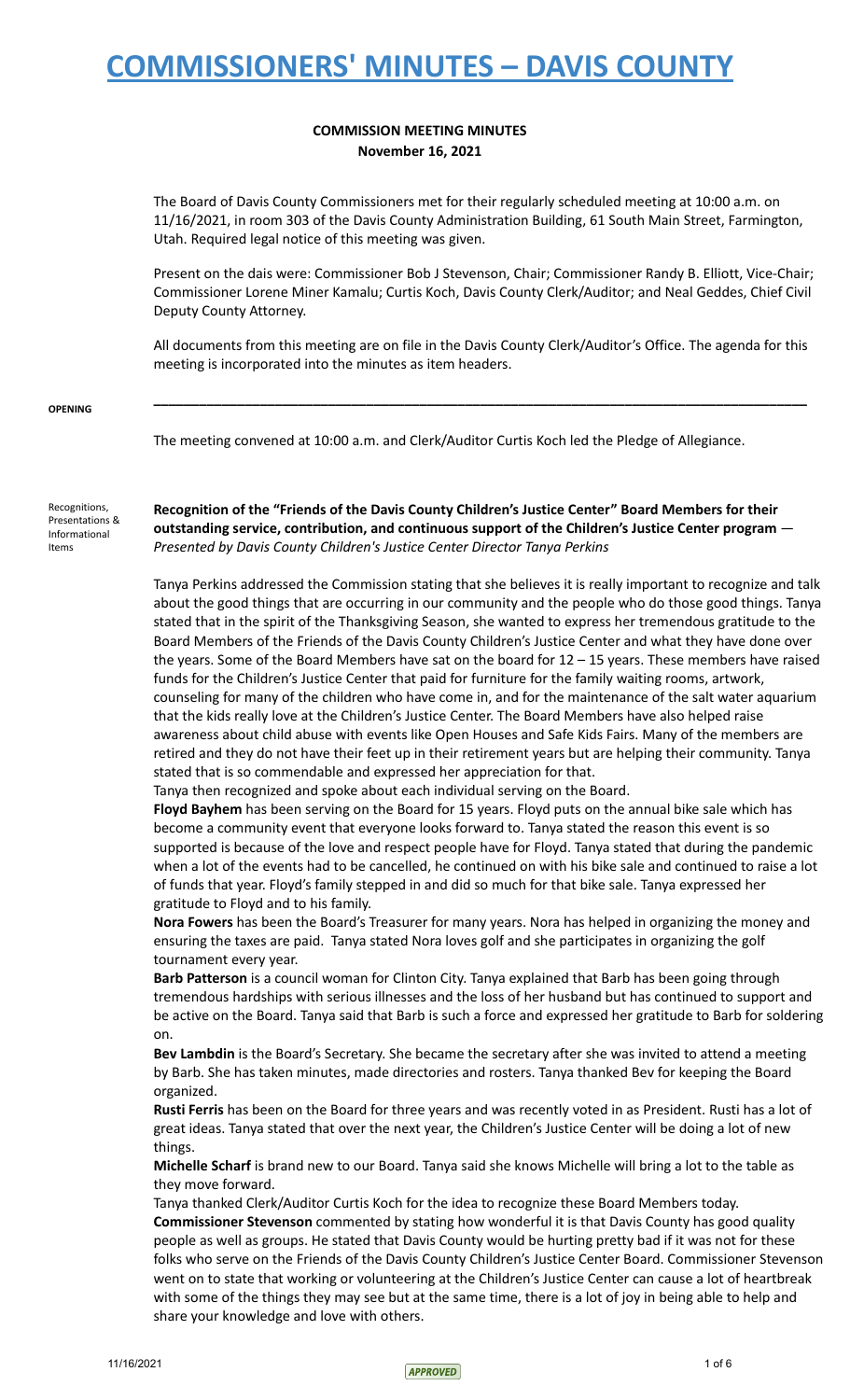On behalf of the Davis County Commission, Commissioner Stevenson thanked the Board Members in attendance.

**Commissioner Kamalu** addressed the Board Members stating she has the privilege of serving as Chair of the Advisory Board at the Children's Justice Center. Commissioner Kamalu expressed what a privilege it has been to learn and see all of the very important work that goes on in our Davis County facility. She stated there is tremendous leadership at the Children's Justice Center. She stated that what the Board does really makes a difference by raising funds for the things that the Children's Justice Center truly needs to perform the best service. Commissioner Kamalu thanked the Board Members in attendance and explained that they give more support than they realize to Tanya and everyone at the Children's Justice Center. Commissioner Kamalu addressed Floyd Bayhem, stating Kaysville would not be the same without the bike sale and all of the bikes on Main Street.

**\_\_\_\_\_\_\_\_\_\_\_\_\_\_\_\_\_\_\_\_\_\_\_\_\_\_\_\_\_\_\_\_\_\_\_\_\_\_\_\_\_\_\_\_\_\_\_\_\_\_\_\_\_\_\_\_\_\_\_\_\_\_\_\_\_\_\_\_\_\_\_\_\_\_\_\_\_\_\_\_\_\_\_\_\_\_\_\_**

#### **PUBLIC COMMENTS**

The public was invited to make comments to the Commission.

**Rhonda Perkes** addressed the Commission with updates from Congressman Chris Stewart's Office. Rhonda began by introducing Camden Reese, a BYU intern who is working in the Congressman's office for the semester. Rhonda continued by stating that Congressman Stewart was in Utah last week and is now back in Washington DC. While he was here, he attended several Veteran's Day events and also had a small business visit in Bountiful which was great.

Rhonda advised that Congressman Stewart will be expressing his concerns over the federal vaccine mandates for private businesses as he feels there is a great deal of federal overreach concerning that. Rhonda stated that Congressman Stewart is in support of receiving a CBO (Congressional Budget Office) score for the Build Back Better Bill which he will most likely be voting against.

Commissioner Kamalu asked Rhonda what the CBO score is. Rhonda advised that the Congressional Budget Office is an organization within the Federal Government that puts a price tag on bills. Theoretically, one should be able to look at that CBO score and see how much that bill would cost the American taxpayer and how much it would affect the federal budget.

Rhonda advised that Congressman Stewart voted no on the Infrastructure Bill because that price tag was nearly a trillion dollars, which was too high for him to support. Rhonda went on to explain that the bill poured another 550 billion dollars into additional infrastructure funding, in addition to the five years of funding, making the total bill nearly a trillion dollars when added up.

#### **BUSINESS/ ACTION**

*Animal Care*

Summary List #2021-570 of animal adoptions for October 2021 **1. Summary List #2021-570 of animal adoptions for October 2021** — *Presented by Commissioner Stevenson*

**\_\_\_\_\_\_\_\_\_\_\_\_\_\_\_\_\_\_\_\_\_\_\_\_\_\_\_\_\_\_\_\_\_\_\_\_\_\_\_\_\_\_\_\_\_\_\_\_\_\_\_\_\_\_\_\_\_\_\_\_\_\_\_\_\_\_\_\_\_\_\_\_\_\_\_\_\_\_\_\_\_\_\_\_\_\_\_\_**

The contract period is 10/01/2021 to 10/31/2021 with various receivable amounts.

Motion to Approve: Com. Kamalu Seconded: Com. Elliott All voted Aye

*CED*

**Community and Economic Director Kent Andersen** introduced Davis County's new Community and Economic Development Deputy Director, Chanel Flores. Kent Anderson stated he has known Chanel for a number of years. Kent stated that Chanel has a very good understanding of Davis County and has a great background in economic development.

**Community and Economic Director Deputy Director Chanel Flores** addressed the Commission. She began by stating that she comes to Davis County from UAMI, Utah Advanced Materials and Manufacturing Initiative, where she was the Deputy Director. There, Chanel stated she worked on advancing the ecosystem around advanced materials and manufacturing as well as looking into how Utah could be one of the first in the nation to look into reshoring incentives. Prior to that, Chanel advised she was at the Governor's Office of Economic Opportunity where she oversaw the Aerospace and Defense Cluster as well as advanced manufacturing and IT and software development.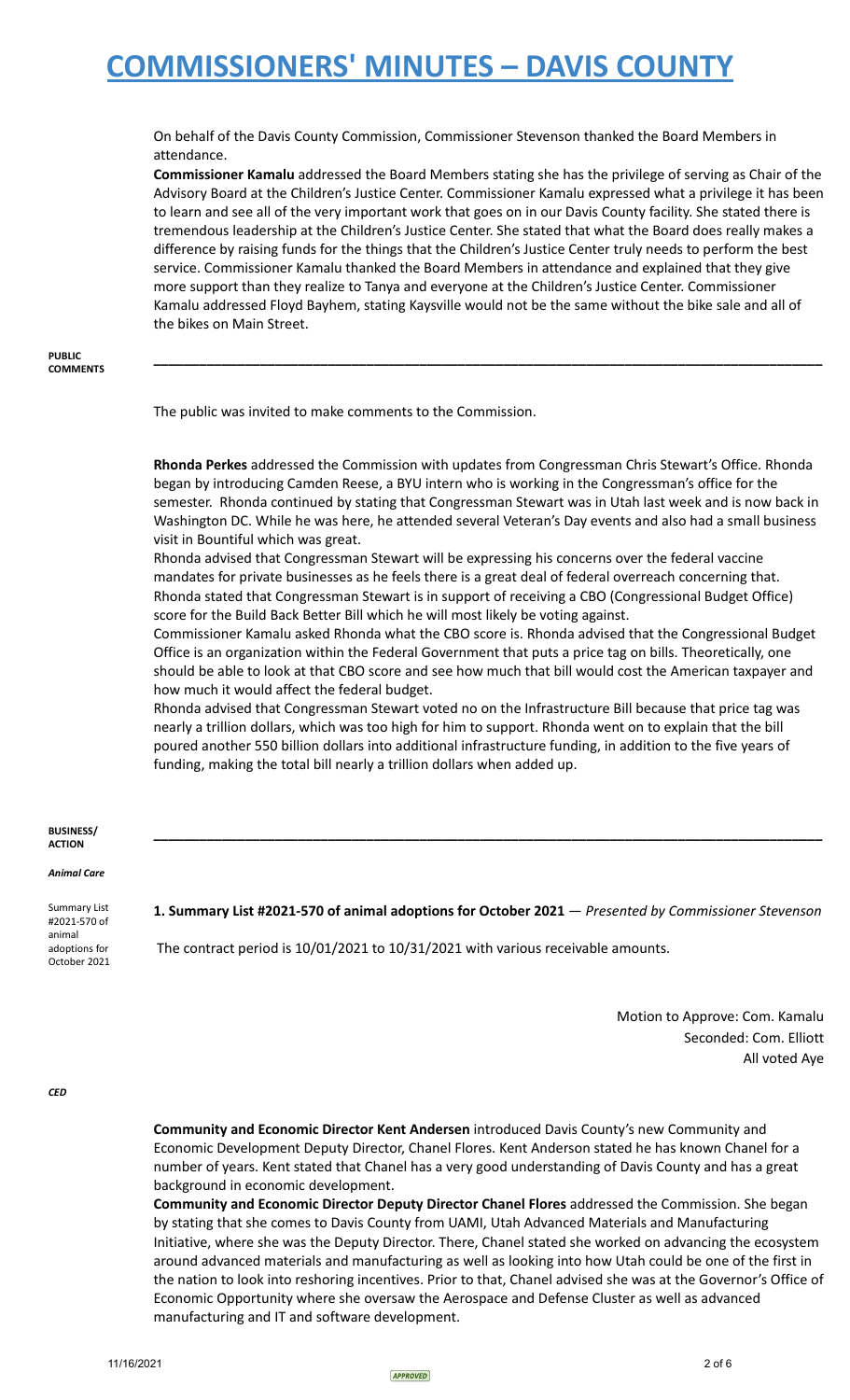|                                                                                                                                                 | Chanel stated she has a long history with economic development and a background in workforce.<br>Chanel stated prior to the Governor's Office, she was at Davis Tech working with all of the businesses in<br>Davis County where she oversaw the Custom Fit Program, doing tailored training with Hill Air Force Base and<br>Legacy Orbital ATK.<br>Chanel stated she was born and raised in Davis County and has a passion for economic development. She<br>stated she is raising her son in Davis County and is really excited for this opportunity to have an impact in<br>the community she grew up in and is raising her son in. Chanel thanked the Commission and stated she<br>looks forward to working with them.<br>Commissioner Stevenson welcomed Chanel and expressed his appreciation for her becoming part of the<br>team.<br>Community and Economic Director Kent Andersen added that the rolodex that comes with Chanel is<br>incredible, especially for the aerospace and defense companies. He stated that Chanel has strong<br>relationships and is going to be able to hit the ground running. |
|-------------------------------------------------------------------------------------------------------------------------------------------------|--------------------------------------------------------------------------------------------------------------------------------------------------------------------------------------------------------------------------------------------------------------------------------------------------------------------------------------------------------------------------------------------------------------------------------------------------------------------------------------------------------------------------------------------------------------------------------------------------------------------------------------------------------------------------------------------------------------------------------------------------------------------------------------------------------------------------------------------------------------------------------------------------------------------------------------------------------------------------------------------------------------------------------------------------------------------------------------------------------------------|
| Agreement<br>#2021-571 with<br>Golden Spike<br>Dog Club to use<br>the exhibit<br>buildings for<br>the Rally and<br>Obedience dog<br>competition | 2. Agreement #2021-571 with Golden Spike Dog Club to use the exhibit buildings for the Rally and<br><b>Obedience dog competition</b> - Presented by Community and Economic Development Director Kent<br>Andersen<br>The contract period is $03/23/2022$ to $03/27/2022$ . The receivable amount is \$2,652.18.                                                                                                                                                                                                                                                                                                                                                                                                                                                                                                                                                                                                                                                                                                                                                                                                     |
| Agreement<br>#2021-572 with<br>Simple<br><b>Treasures</b><br>Boutique for<br>the spring craft<br>boutique show                                  | 3. Agreement #2021-572 with Simple Treasures Boutique for the spring craft boutique show – Presented<br>by Community and Economic Development Director Kent Andersen<br>The contract period is 05/01/2022 to 05/07/2022. The receivable amount is \$7,550.                                                                                                                                                                                                                                                                                                                                                                                                                                                                                                                                                                                                                                                                                                                                                                                                                                                         |
| Summary List<br>#2021-0573 of<br>RV rental<br>agreements for<br>Legacy Events<br>Center                                                         | 4. Summary List #2021-0573 of RV rental agreements for Legacy Events Center - Presented by Community<br>and Economic Development Director Kent Andersen<br>The contract period is 10/08/2021 to 11/07/2021. The receivable amount is \$880.26.                                                                                                                                                                                                                                                                                                                                                                                                                                                                                                                                                                                                                                                                                                                                                                                                                                                                     |

Agreement #2021-0574 with USA Gymnastics for the Power Tumbling and Trampoline State Championships 
> **5. Agreement #2021-0574 with USA Gymnastics for the Power Tumbling and Trampoline State Championships** — *Presented by Community and Economic Development Director Kent Andersen*

The contract period is 03/30/2022 to 04/02/2022. The receivable amount is \$5,389.05. Commissioner Kamalu commented on how great it is to see events happening again in Davis County.

> Motion to Approve Items 2-5: Com. Elliott Seconded: Com. Kamalu All voted Aye

#### *Facilities*

Amendment # 2019-220-B to the Design Services Contract with CRSA, Inc. for the Memorial Courthouse Renovation project

**6. Amendment #2019-220-B to the Design Services Contract with CRSA, Inc. for the Memorial Courthouse Renovation project that includes design services for upgraded EV charging stations and the basement office space redesign** — *Presented by Facilities Director Lane Rose*

The contract period is 10/19/2021 to 06/30/2022. The payable amount is \$27,192.50.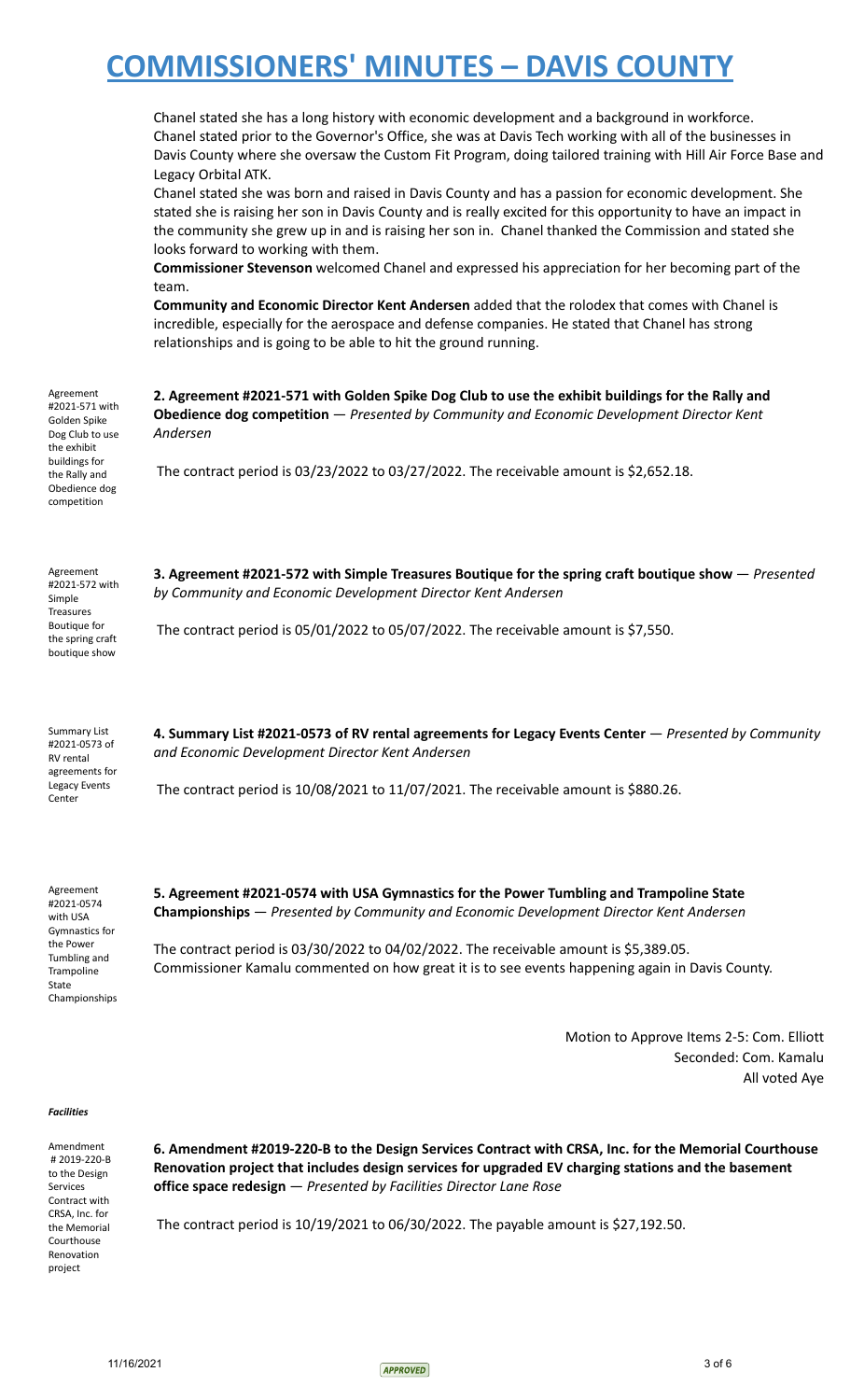Motion to Approve: Com. Kamalu Seconded: Com. Elliott All voted Aye

#### *Public Works*

Amendment #2021-541-A to the contract with Acme Construction, Inc.

**7. Amendment #2021-541-A to the contract with Acme Construction, Inc. to reflect an increase in the cost of materials for the project, and a change with the commencement and substantial completion date** — *Presented by Public Works director Adam Wright*

The contract period is 11/16/2021 to 11/16/2022. The payable amount is an increase of \$18,540.19. Adam Wright clarified that this is for the 1000 North Channel Lining Project in Centerville.

> Motion to Approve: Com. Elliott Seconded: Com. Kamalu All voted Aye

#### *Sheriff*

Memo of Understanding #2021-575 with the Utah Department of Corrections

**8. Memo of Understanding #2021-0575 with the Utah Department of Corrections for the DCSO to have electronic access to the Child Abuse Offender Registry-Offender Watch database** — *Presented by Sheriff Kelly Sparks*

The contract period is 01/01/2022 to 12/31/2026.

Sheriff Sparks stated that this gives the Sheriff's Office Investigators access to the Department of Corrections Offender Watch database. He advised those who access the database are all trained and sign a user agreement. He advised this is used for official law enforcement purposes only. Commissioner Kamalu asked about the proposed change requested by the Davis County Attorneys and was

rejected by the Utah Department of Corrections (UDC). Commissioner Kamalu read the note as follows: "The County has the right to terminate this Memorandum of Understanding (MOU) at any time by providing UDC written notice of termination of this MOU."

Sheriff Sparks answered by stating that Attorney Mike Kendall worked with the UDC Attorneys and the reason that verbiage was not included in this agreement is because it violates state law.

Resolution #2021-576 to adopt the 2021 Pre-Disaster Mitigation Plan

#### **9. Resolution #2021-576 to adopt the 2021 Pre-Disaster Mitigation Plan** — *Presented by Sheriff Kelly Sparks*

The contract period begins 11/16/2021.

Sheriff Sparks stated this is a five year plan and needs to be updated, renewed or revised every five years. He stated this is a 300 page document that is developed with the cooperation of all of the cities in Davis County as well as hospitals and school districts. He advised that this is a required plan by FEMA in order to get funding or reimbursement for disaster planning, response or mitigation by the Federal Government.

**\_\_\_\_\_\_\_\_\_\_\_\_\_\_\_\_\_\_\_\_\_\_\_\_\_\_\_\_\_\_\_\_\_\_\_\_\_\_\_\_\_\_\_\_\_\_\_\_\_\_\_\_\_\_\_\_\_\_\_\_\_\_\_\_\_\_\_\_\_\_\_\_\_\_\_\_\_\_\_\_\_\_\_\_\_\_\_\_**

Motion to Approve Items 8-9: Com. Kamalu Seconded: Com. Elliott All voted Aye

**CONSENT ITEMS**

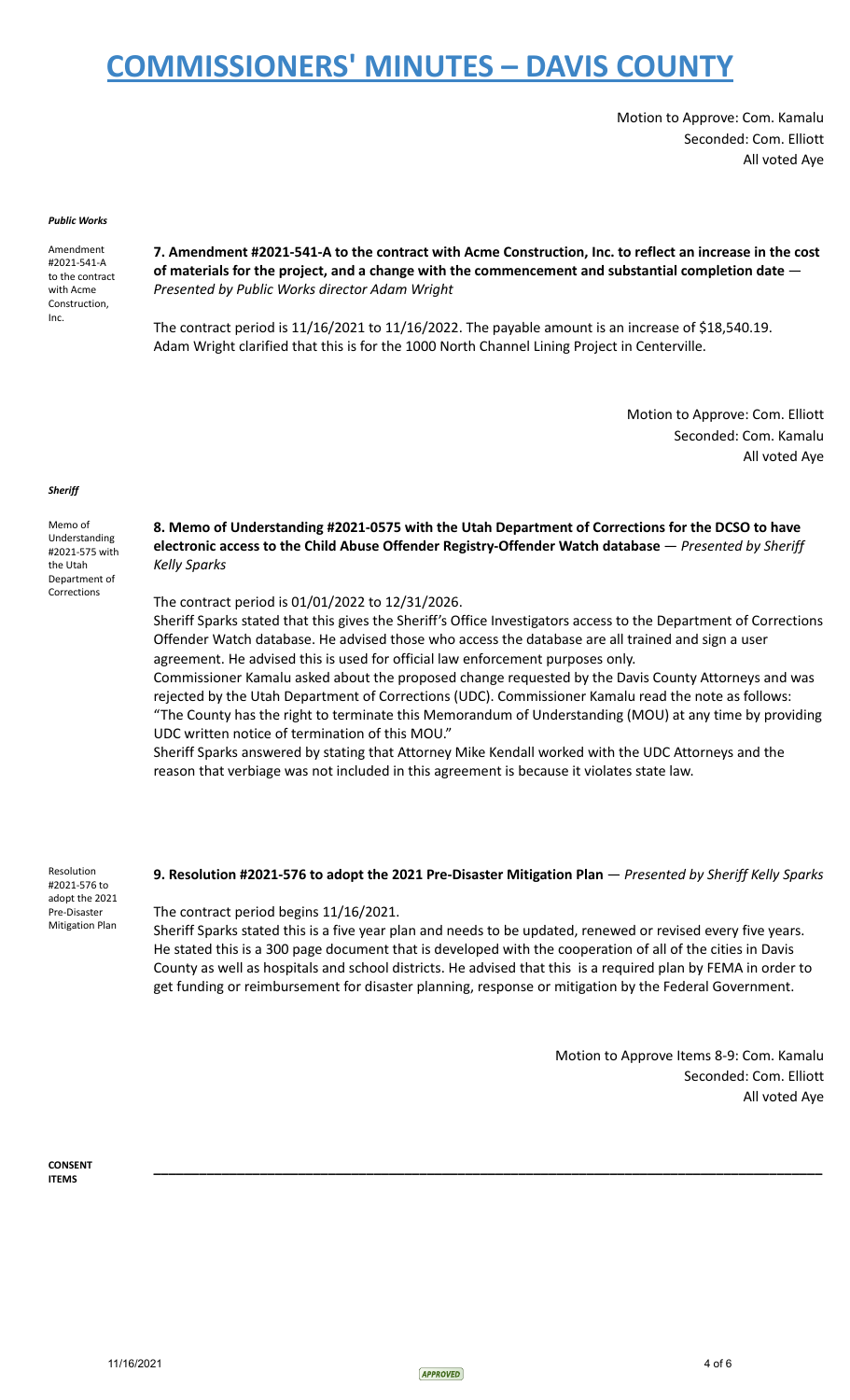| Indigent<br>Hardship<br>Abatement<br>Register | <b>Indigent Hardship Register</b><br>There was one applicant on the November 16, 2021 Abatement Register.                      |
|-----------------------------------------------|--------------------------------------------------------------------------------------------------------------------------------|
|                                               | Motion to approve and hold a hearing on the Indigent Hardship Register: Com. Elliott<br>Seconded: Com. Kamalu<br>All voted Aye |
| Commission<br>Meeting<br>Minutes              | <b>Meeting Minutes</b><br>Meeting Minutes for October 19, 2021, were presented for approval.                                   |
|                                               | Motion to Approve: Com. Elliott<br>Seconded: Com. Kamalu<br>All voted Aye                                                      |
|                                               | Commissioner Elliott moved to recess to the Board of Equalization. Commissioner Kamalu seconded the motion. All voted Aye.     |
| <b>BOARD OF</b><br><b>EQUALIZATION</b>        |                                                                                                                                |
| Property Tax<br>Register                      | Property Tax Register matters were presented by Curtis Koch, Davis County Clerk/Auditor, as follows:                           |
|                                               | <b>Auditor's Adjustments:</b><br>• 5 Appeals recommended for approval, totaling \$401,358                                      |

- 28 properties recommending no change in value
- 11 hearing findings, totaling \$1,439,612
- **Abatements:**
- 10 late abatement applications recommended for \$12,833.94

### **Corrections:**

- 2 Veteran Tax Abatement Exemptions
- 1 exempt entity purchased property
- **Assessor Initiated Corrections:**
- Various corrections, totaling negative \$941,180

Motion to Approve: Com. Kamalu Seconded: Com. Elliott All voted Aye

Commissioner Kamalu moved to reconvene the Commission Meeting. Commissioner Elliott seconded the motion. All voted Aye.

**\_\_\_\_\_\_\_\_\_\_\_\_\_\_\_\_\_\_\_\_\_\_\_\_\_\_\_\_\_\_\_\_\_\_\_\_\_\_\_\_\_\_\_\_\_\_\_\_\_\_\_\_\_\_\_\_\_\_\_\_\_\_\_\_\_\_\_\_\_\_\_\_\_\_\_\_\_\_\_\_\_\_\_\_\_\_\_\_**

**COMMISSION COMMENTS**

Commissioner Stevenson invited other comments from the dais.